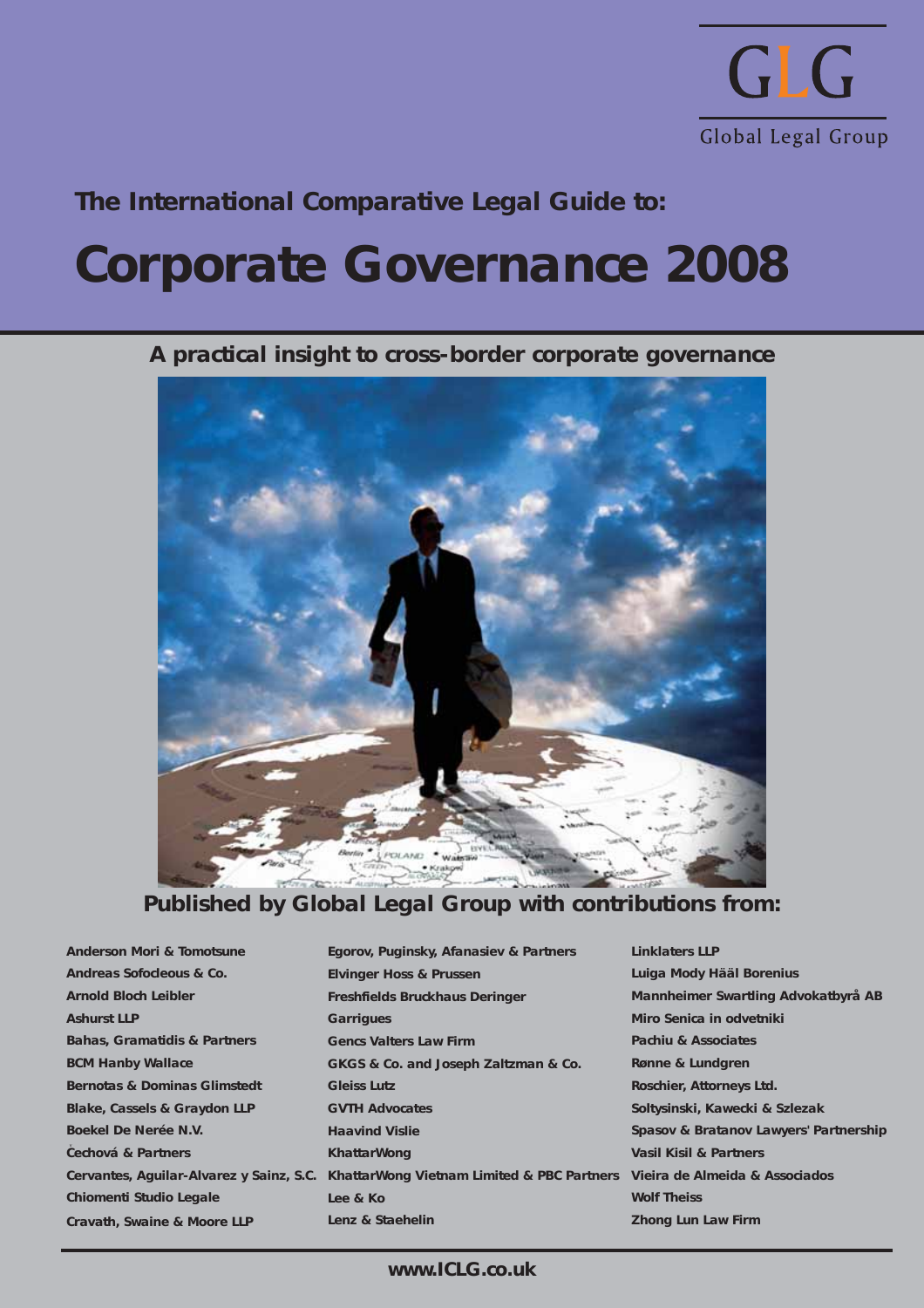# **Latvia**

## **Gencs Valters Law Firm**

#### **1 Setting the Scene - Sources and Overview**

#### **1.1 What are the main corporate entities to be discussed?**

The corporate entity covered in the below answers is a *public stock company* (*publiska akciju sabiedriba*), which is entitled to offer to the public its tradable shares (stocks) by the permission of *The Financial and Capital Market Commission* (*Finansu un kapitala tirgus komisija*) on the market of the *Riga Stock Exchange* (*Rigas Fondu birza*). Only this type of corporate entity shall be incorporated in the jurisdiction of Latvia in order to offer the tradable shares (stocks) to public. For example such quite common type of corporate entity incorporated in Latvia as a *limited liability company* (*sabiedriba ar ierobezotu atbildibu*) is not entitled to offer such securities.

**1.2 What are the main legislative, regulatory and other corporate governance sources?**

There are two main legislative tools to govern the public stock company. First, the *Commercial Code* (*Komerclikums*), which provides the general rules of incorporation, organisation and operation of the public stock company. Second, the *Financial Instrument Market Act* (*Finanšu instrumentu tirgus likums*), which provides the legal regulation for the trade of stocks of the stock company to the public. The scope of authority to control the trade of stocks to the *Financial and Capital Market Commission* is provided by the mentioned *Financial Instrument Market Act* and *The Financial and Capital Market Commission Act* (*Finansu un kapitala tirgus komisijas likums*).

A company is entitled to provide its own regulation rules in its Articles of Association as far those do not contradict the requirements of the Law, particularly those provided in the *Commercial Code*.

There are no general Codes of Conduct for the corporate governance. The *Riga Stock Exchange* (*Rigas Fondu birza*) has provided *Corporate Governance Principles and Recommendation on Their Implementation*, which the companies emitting their stock are free to apply in their activity and to what extent.

**1.3 What are the current topical issues and trends in corporate governance?**

The current and main trend in respect to the corporate governance in Latvia is to facilitate the procedures of registration and the granting of permissions. In general it concerns the simplifying of formalities, reducing the procedural time-frames and providing the possibility to submit the electronic documents to the state authorities.

#### **2 Shareholders**

#### **2.1 What rights and powers do shareholders have in the operation and management of the corporate entity/entities?**

The shareholders execute their operation and management powers thorough the Shareholders' (Stockholders') Meeting, which is the prime governing body of the company. The Commercial Code of Latvia provides, that only the Shareholders' (Stockholders') Meeting is entitled to take decisions in respect to:

- the annual report; п
- п the use of profit;
- the election or recalling of the member of the Council, п auditor, controller or liquidator;
- the bringing or recalling of action against the member of the п Board and Council or Auditor; as well in respect to the appointment of the representative in actions against the member of the Council;
- the amendments in the Articles of Association;
- the increase or reduction of the equity capital of the É company;
- the emission and conversion of the company's securities;  $\blacksquare$
- the remuneration of the member of the Council and auditor; п
- the termination or continuation if the activities of the  $\blacksquare$ company; and
- reorganisation of the company. п

**2.2 Do indirect shareholders (e.g. beneficial shareholders who hold through nominees), have direct rights in relation to the corporate entity/entities?**

Just direct shareholders, whose names appear on the Register of Members, have direct rights deriving from the shares (stocks) of the company. In general an indirect shareholder (stockholder) has no direct rights in relation to the company. Such indirect shareholder (stockholder) can obtain the rights to receive the information, attend meetings, vote and such like, if acting as representative of the direct shareholder. In this case the Power of Attorney in writing shall be provided by the direct shareholder (stockholder).

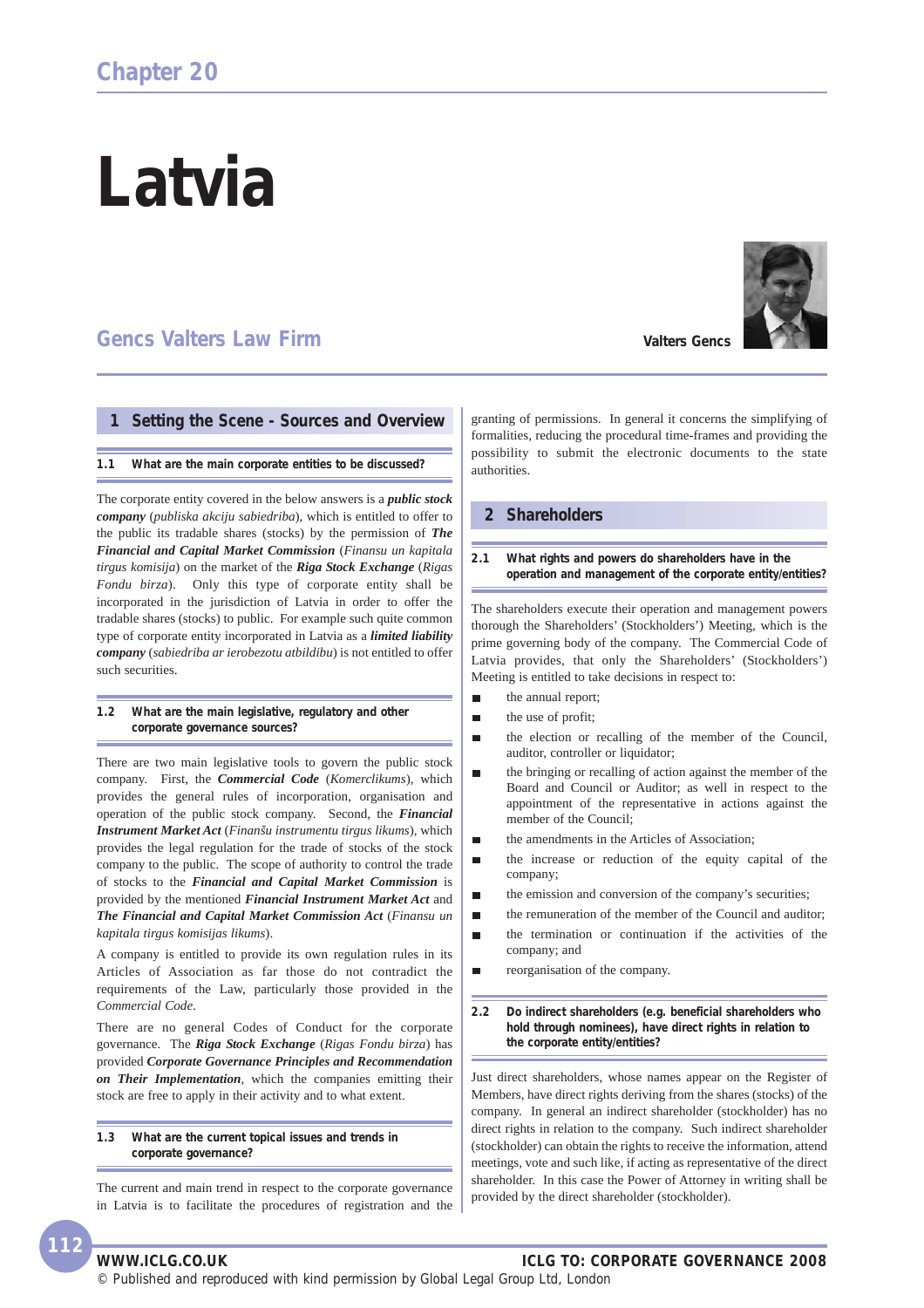#### **2.3 Are there any limitations on, and disclosures required, in relation to interests in securities by shareholders?**

In respect to the corporate governance there are no limitations on the number of securities a shareholder (stockholder) can hold, or the speed with which he can build a stake in a company. However the statutory requirements of the Latvian Competition Law or Group of Companies Law may apply, but those are beyond the scope of this publication.

As regards to the disclosure a shareholder (stockholder) might be required to notify the company and the *Financial and Capital Market Commission* within 4 trading days of the event or knowledge of it. The requirement to notify might take place if the percentage of voting rights held either directly or indirectly reaches, exceeds or falls below the 5 per cent threshold (for some instances such threshold might be higher). If no statutory requirements to notify are observed, the shareholder (stockholder) is not entitled to execute its voting rights and a decision made in contradiction to this shall be considered as invalid.

#### **2.4 What shareholder meetings are commonly held?**

The regular annual shareholders' (stockholders') meetings are commonly held, which shall take decisions in respect to the Annual Report and usage of the profit; any other decisions can be made if included in the agenda as well. The annual shareholders' (stockholders') meeting shall be called by the Board of the company at least 30 days prior to such meeting taking place. The shareholders' (stockholders') meeting shall be notified to any shareholder (stockholder) recorded at the Register of Members; and announced to the official newspaper "*Latvijas Vestnesis*" and at least one more newspaper. The shareholders' (stockholders') meeting is entitled to take valid decisions irrespective of the percentage of votes represented except otherwise provided by the Articles of Association. In general the decision is made by the majority of the votes presented at the meeting. Some decisions (for example in respect to amendments to the Articles of Association) shall be made only by a majority of at least ¾ of the votes presented at the meeting.

#### **2.5 Can shareholders call shareholder meetings or put resolutions?**

Shareholders (stockholders) representing at least 1/20 of the total votes are entitled to request the Board to call the general meeting and put resolutions on an agenda. If so provided by the Articles of Association, the lesser proportion of shareholders (stockholders) are entitled for such actions. The Board shall call the meeting within 2 weeks after the request is made. If such request is ignored by the Board, the calling can be done either by the Council of the Company or the Commercial Register Authority.

#### **2.6 Is electronic communication to or by shareholders possible?**

For the moment no possibility is provided to communicate the official information to shareholders (stockholders) by electronic means. It is a legal requirement that the announcements for the shareholders' (stockholders') meeting shall be made in writing.

**2.7 Can shareholders be liable for acts or omissions of the corporate entity/entities?**

The shareholders (stockholders) shall not be liable neither for acts

nor omissions of the stock company. Their liability is limited to the amount of their capital contribution on the shares (stocks) for which they have subscribed.

#### **2.8 Can shareholders be disenfranchised?**

Shareholders (stockholders) might be disenfranchised for some limited instances. For example, the voting rights attached to their shares (stocks) can be removed if some requirements of disclosure or offer to redeem the shares (stocks) are not observed. The shareholders (stockholders), who are the members of the Board, are not entitled to execute their voting rights regarding decisions in respect to their status and actions. Upon takeover of the company, where 95 per cent of the shares (stocks) have been acquired by a bidder, the remaining 5 per cent might be compulsorily purchased by that bidder.

#### **2.9 Can shareholders seek enforcement action against members of the management body?**

The shareholders (stockholders) are entitled to seek enforcement action against members of the management. The members of the Board and Council are jointly liable for the damages made to the company. Such members can escape such liability by proving they have acted as reasonably prudent and careful managers - that means the members of the management body, but not the shareholders, have *onus probandi* in this respect In general the action is initiated by the majority of the general meeting of the shareholders (stockholders); the minority of the shareholders (stockholders) are able to execute the action rights if representing 1/20 of the capital of the company or amount of such capital is at least LVL 50,000.00 (approximately EUR 71,000.00).

#### **3 Management Body and Management**

#### **3.1 Who manages the corporate entity/entities and how?**

All public stock companies shall be managed by two-level managing body, which consists of the *Council* (*Padome*) and the *Board* (*Valde*). The Council presents supervisory power, but the Board - the executive power. The Council represents the interests of shareholders (stockholders) during the time periods between the shareholders' (stockholders') meetings and supervises the Board. The Board manages and represents the company, and is responsible for the commercial activities of the company. A company shall be managed by all the members of the Board jointly. In respect to the third persons each members of the Board have representation rights. If separate representation is not provided in the Articles of Association, all the members represent the company jointly.

#### **3.2 How are members of the management body appointed and removed?**

The company shall have at least 5 but no more than 20 members of the Council (supervisory management body); and at least 3 members of the Board (executive management body) in order to offer tradable shares (stocks) to the public. The number of members in management bodies shall be specified in the Articles of Association.

The Council shall be elected by the Shareholders' (Stockholders') Meeting for the period not exceeding 3 years. Every shareholder (stockholder) or group of them is entitled to appoint its nominee for

© Published and reproduced with kind permission by Global Legal Group Ltd, London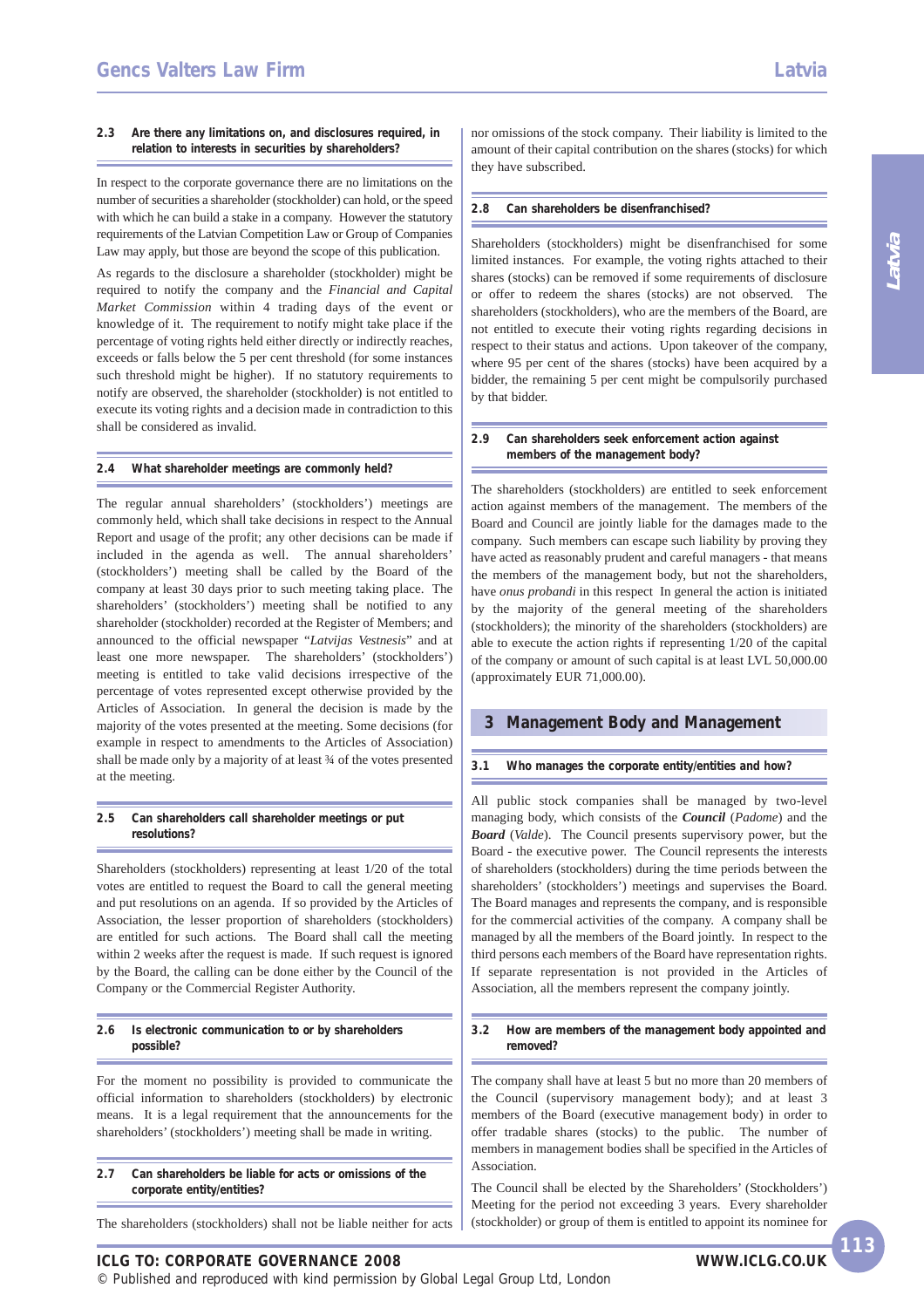the Council election considering that at least 5% of votes shall be delivered to him at the moment of the general meeting. Such nominees are included on the election list. Voting takes place once for all the nominees included on the list. Those nominees are elected as members of the Council, who gain the most votes considering the maximal number of members provided in the Articles of the Association. Member of the Council can be removed at any time by the decision of Shareholders' (Stockholders') Meeting. In case the member resigns or is removed, the Council elections shall take place for all member positions again.

The members of the Board are elected by the Council for a period not exceeding 3 years. A member of the Board can be removed by the Council because of important reasons, which in any case shall be considered as gross violations of authority, failure to perform duties, an inability to manage the company, or the cause of harm to the company, as well as loss of confidence expressed at a Shareholders' (Stockholders') Meeting.

#### **3.3 What are the main legislative, regulatory and other sources impacting on directors' contracts and remuneration?**

The *Commercial Code* of the Latvia provides that the remuneration of the members of the Council (supervisory management body) shall be determined by the Shareholders' (Stockholders') Meeting, but the remuneration of the members of the Board (executive management body) shall be determined by the Council. No legal provisions are provided in respect to the director's contracts. In practice either employment or authorisation agreement is concluded between the company and the member of the management body.

#### **3.4 What are the limitations on, and what disclosure is required in relation to, interests in securities held by members of the management body?**

Members of the management bodies neither have limitations to own shares (stocks) nor any limits on the number or proportion of them. General requirements of the disclosure (see question 2.3) apply to the members of the management bodies as well.

#### **3.5 What is the process for meetings of members of the management body?**

Meetings of the Council (supervisory management body) can be held as necessary, however not less than once pre quarter. Such meeting can be called by the chairperson of the Council. By providing reasons, any member of the Council or the Board is entitled to make a request to the chairperson to call the meeting. The Council is entitled to make decisions if more than one half of the members of the Council take part in the meeting. Decisions are made by the majority of votes of members participating at the meeting, except otherwise provided by Articles of Association.

Decisions are entitled to be made at the meeting of the Board (executive management body) if more than one half of the members of the Board participate. Decisions are made by the majority of votes of members participating at the meeting, except otherwise provided by Articles of Association.

**3.6 What are the principal general legal duties and liabilities of members of the management body?**

The principal general duty stipulated by the *Commercial Code* is that a member of the management body shall perform his/her duties as a reasonably prudent and careful manager (*krietns un rupigs saimnieks*). In the light of *Civil Code* that means the members of the management body are liable not only for malicious intent and gross negligence, but for ordinary negligence as well. The standard of a reasonably prudent and careful manager might include reasonable commercial risks the members of the management bodies can meet.

#### **3.7 What are the main specific corporate governance responsibilities/functions of members of the management body?**

The standard of a reasonably prudent and careful manager (see question 3.6) *inter alia* includes the responsibilities of the members of the management body:

- to observe the requirements or the legal enactments and  $\blacksquare$ regulations;
- to observe the Articles of Association of the company; п
- to observe the decisions of the Shareholders' (Stockholders') п Meeting;
- to perform fiduciary duties to the company; and
- to perform fiduciary duties to the Shareholders п (Stockholders).

The Council (supervisory management body) is entitled to dismiss a member of the Board (executive management body) at any time, if such representative of the company made gross violations of authority, failed to perform or perform appropriately his/her duties, is not able to manage the company, or is causing harm to the interests of the company, as well loss of confidence expressed at a Shareholders' (Stockholders') meeting.

#### **3.8 What public disclosures concerning management body practices are required?**

There is a legal requirement to disclose information in the Annual Report concerning management body practices in respect to:

- identification of the members of the management;  $\blacksquare$
- the representative authorities of the members of the Board, including the entitlement for emission and redemption of the shares (stocks); and
- all the agreements between the company and the member the п Board, which provide compensation in case of resignation or the discharge.
- **3.9 Are indemnities, or insurance, permitted in relation to members of the management body and others?**

There are no limitations in respect of indemnities or insurance in relation to the members of the management body and others.

#### **4 Corporate Social Responsibility**

**4.1 What, if any, is the law, regulation and practice concerning corporate social responsibility?**

For the moment there is neither a law, regulation nor practice in Latvia concerning corporate social responsibility.

**4.2 What, if any, is the role of employees in corporate governance?**

There is no considerable role of employees in corporate

**114**

© Published and reproduced with kind permission by Global Legal Group Ltd, London